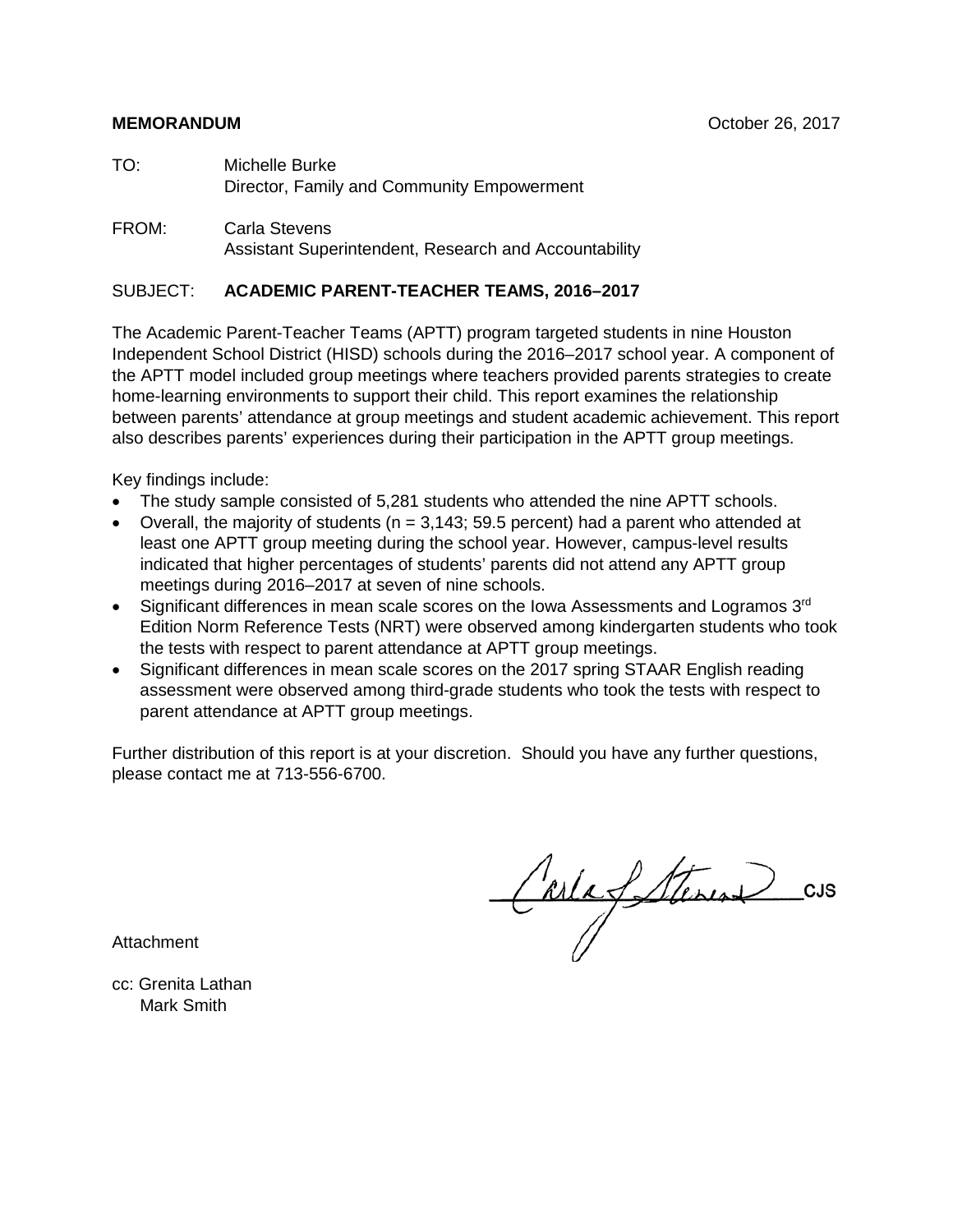

# **E V A L U A T I O N R E P O R T**

**B U R E A U O F P R O G R A M E V A L U A T I O N**

*October 2017*

### *The Impact of Academic Parent-Teacher Teams (APTT) on Parental Involvement and HISD Students*' *Achievement in Language Arts and Reading*

#### **By: Sara Spikes, PhD**

*During the 2016*–*2017 school year, the Houston Independent School District (HISD) Family and Community Empowerment (FACE) Department implemented a parent engagement program for 5,281 students enrolled at nine participating campuses. This evaluation examined the relationships between parents' attendance at APTT program group meetings and students' academic achievement during the 2016–2017 school year, and described HISD parents' experiences with the Academic Parent-Teacher Teams [APTT] program. Students*' *academic achievement in language* arts and reading were measured on the Iowa Assessments, Logramos  $3^{rd}$  Edition Norm Reference Test, and the 2017 *spring STAAR reading assessments. Findings indicated that a positive relationship may exist between parent* attendance and the academic achievement of young children. Further, parents identified learning about their child's progress and strategies on how to help them at home as the greatest benefits of the program. Areas of need indicated by parents included having the school provide materials and books to support learning at home, offering more APTT meetings at varying times during the year, as well as parents taking more responsibility to support learning at home.

#### **Background**

 Developed in the Creighton School District in Phoenix, Arizona, the Academic Parent-Teacher Teams (APTT) model is an evidence-based initiative created to transform the ways schools engage families in student learning and achievement. This program equips teachers with the necessary tools and skills to communicate with parents and build meaningful, parent-teacher teams.

During team meetings, parents acquire strategies to create home learning environments that will reinforce and supplement fundamental skills that students' learn in the classroom. Familiarity with students' progress and goal setting allow parents to become effective partners in their child's educational experiences.

#### *APTT Program*

 The APTT program includes three components (WestEd, 2017a). One component focuses on the professional development for teachers supported by WestEd APTT facilitators, the Houston Independent School District (HISD) Family and Community Empowerment Department (FACE) and school-level staff. APTT trainings are designed to prepare teachers to

engage in successful partnerships with their students' families.

A second component of the APTT model includes one individual family-teacher conference to be held preferably during the fall semester of a school year. Individual sessions offer opportunities for families and teachers to discuss the unique needs of students–who are also present at the conference–and work collaboratively to create a plan of action to support students' growth and success (WestEd, 2017a).

 The third component includes three 75-minute group meetings for parents and caregivers held by the teacher of each class at an APTT campus. "The team meetings give families opportunities to learn and contribute [to skill acquisition] in a collaborative environment" (WestEd, 2017a). It also serves to facilitate a sense of community among families of fellow classmates. Each of the three meetings uses a format that consists of four parts. The first part is the *welcome and icebreaker,* where teachers acknowledge and celebrate students' progress, as well as have parents share strategies that they have used with their child(ren) at home. Next, *foundational skills and data* are shared with parents. Teachers share important content, knowledge, and skills elementary students need to learn at their grade level, how the entire class is doing on these skills, as well as individual student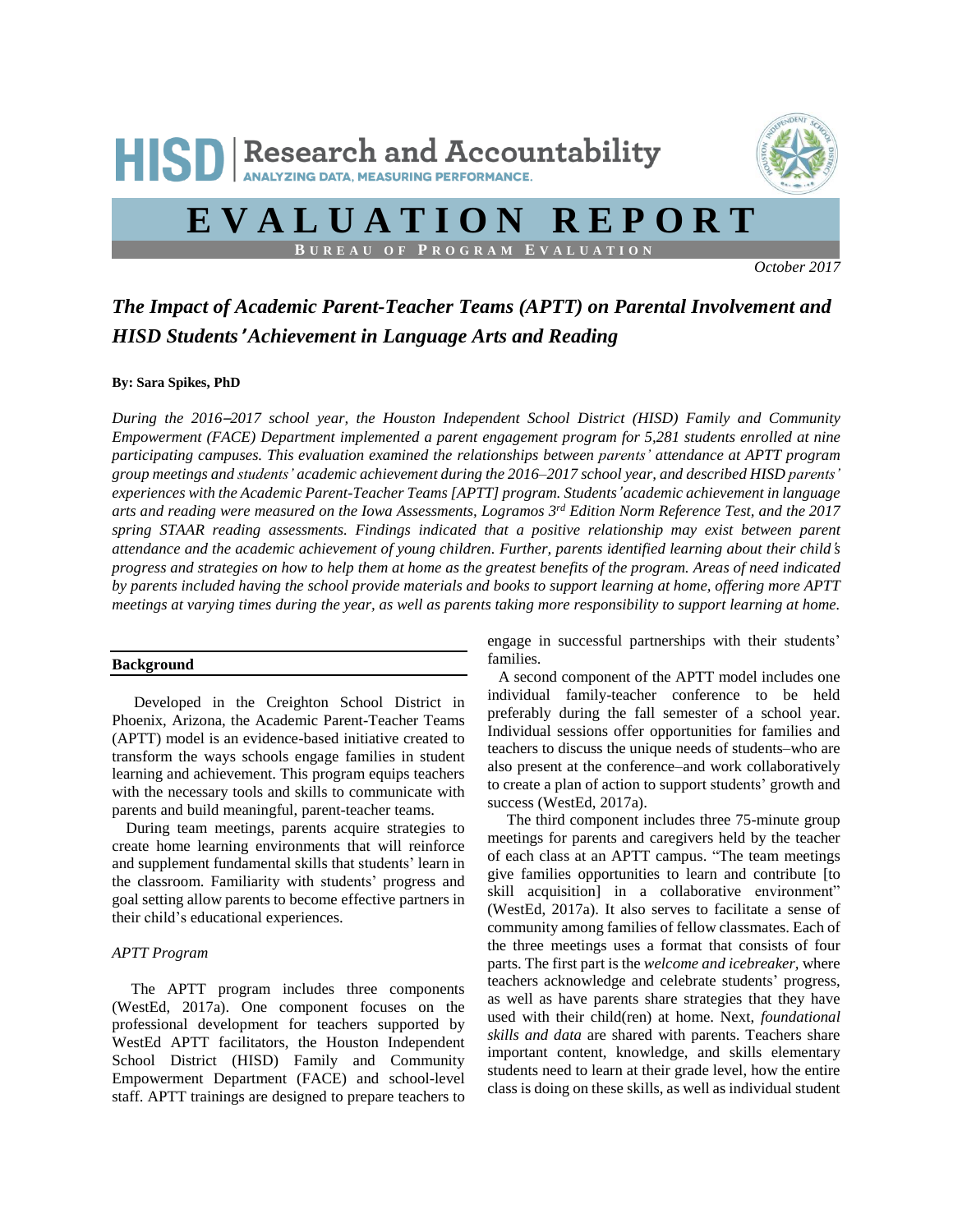progress. **Figure 1** is an example of how student progress is presented to parents during the group APTT meetings. Each student is assigned a unique identifier to protect confidentiality of data presented by teachers to attending parents and caregivers.



**Figure 1**. Example of how student progress data were presented to families at each APTT group meeting.

 Source. *Adapted from Academic Parent Teachers Teams (APTT): How did the new parent-involvement model impact student achievement in HISD?* (HISD, 2015a); http://www.houstonsi d.org/cms/lib2/TX01001591/Centricity/domain/8269/pedistri ctprograms/2015\_APTT\_%20Report.pdf

Teachers, then, share *home-learning activities* that families can use with their child(ren) at home. During group meetings held throughout the year, teachers provide parents opportunities to practice these skills to make sure they may successfully implement them at home. Finally, parents complete the *goal-setting* component of the meeting by setting SMART (Specific, Measurable, Actionable, Realistic, and Time-Bound) academic goals for their child to achieve by the next group meeting.

#### **Review of the Literature**

 Parental engagement refers to "behaviors that connect with and support children or others in their environment in ways that are interactive, purposeful, and directed toward meaningful learning and affective outcomes" (Sheridan, Knoche, Kupzyk, Edwards, & Marvin, 2011, p. 362). 'Parent engagement' is an extension of 'parent involvement' which Korfmacher, Green, Staerkel, Peterson, Cook, Roggman, Faldowski, and Schiffman (2008) define as "the process of the parent connecting with and using the services of a [school] to the best of the [parent's] and the [school's] ability" (p. 173). Definitions for parental engagement in public education systems and federal legislation have expanded overtime to also include 'family engagement'; where families are viewed as playing an integral role in assisting their child's learning (Texas Education Agency[TEA]/Region 16 Education Service Center, n.d.).

The United States Department of Education (ED) identifies parental and family engagement as a major factor associated with students' academic achievement and that students' academic success cannot happen without the support of parents (including guardians and caregivers; No Child Left Behind [NCLB], 2002). Synthesis of the research reveals there are various dimensions of parent engagement that are important for children's growth and success (Epstein & Sanders, 2002; Hill, Castellino, Lansford, Nowlin, Dodge, Bates, & Pettit, 2004; Sheridan et al., 2011). For example, Hill et al. (2004) operationalized parental involvement as "volunteering at school, parent–teacher contact or communication, involvement in academic-related activities at home, and the quality of parent–teacher relationships" (p. 2). Epstein's dimensional model identifies the following six types of involvement among school, community, and family partnership programs: (1) parenting; (2) communicating; (3) volunteering; (4) learning at home; (5) decision making; and (6) collaborating with the community. Epstein's model, which can be seen in **Appendix A**, p. 11, currently serves as the basis for the National Parent-Teacher Association's (PTA) National Standards for Parent/Family Involvement Programs. Epstein's model also is referenced by Region 16 Education Service Center (ESC) regarding parent and family engagement.

Sheridan et al. (2011) proposed three dimensions of parental involvement that may also be considered to support children's success: (1) warmth, sensitivity, and responsiveness; (2) support for a child's emerging autonomy and self-control; and (3) participation in a child's learning and literacy. Parents' and family members' engagement in a child's language and literacy development is particularly important as language is the most powerful system through which children access and interpret the world around them (Sheridan et al., 2011). Low-income children, children with disabilities, and atrisk children are the most impacted by parental and family engagement. Disadvantaged children who enter school with deficiencies in language skill development will less likely be able to: (a) obtain strong language and literacy skills, (b) attend school regularly, (c) have strong conceptual and social skills, (d) achieve higher grades, and (e) graduate with a high school diploma to pursue postsecondary programs (Sheridan et al., 2011; WestEd, 2017b). Furthermore, these students may continue to lag both developmentally and academically behind their advantaged, typically developing peers. Given the essential predictive nature language and literacy has on students' cognitive, communication, and socioemotional abilities, families and schools need to work together to nurture and develop foundational supports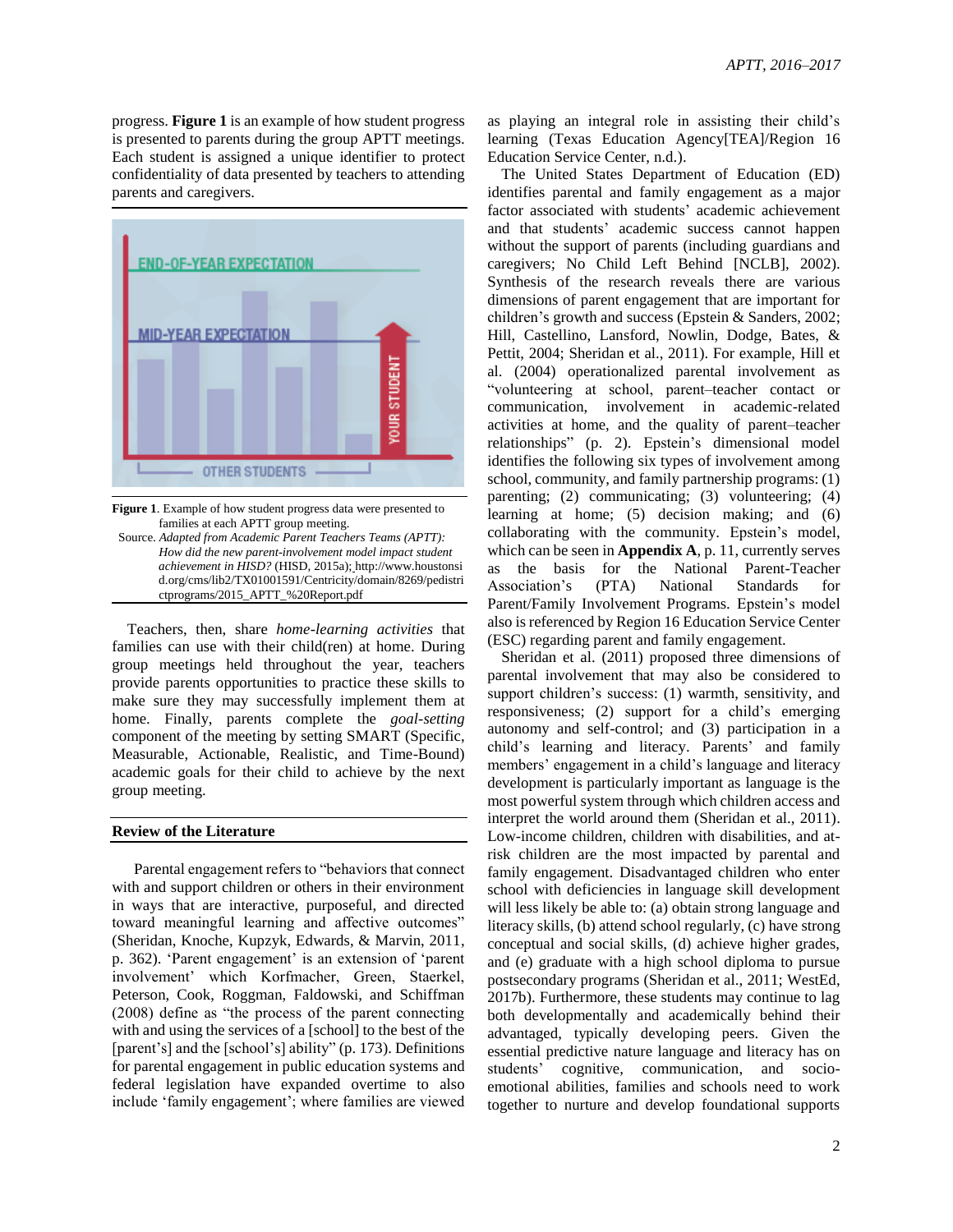that are meaningful to the holistic development and academic achievement of children.

#### **Purpose**

The intent of this evaluation report was to (a) examine relationships between parents' attendance at APTT program group meetings and students' academic achievement during the 2016–2017 school year, and (b) describe HISD parents' experiences with the Academic Parent-Teacher Teams [APTT] program. The study used a mixed-methods approach to answer the following research questions:

- 1. How many HISD parents participated in APTT meetings?
- 2. How did students compare academically based on the number of APTT meetings parents attended in 2016–2017?
- 3. What did parents indicate as most helpful about the Academic Parent-Teacher Teams group meetings?
- 4. What did parents indicate as areas of improvement regarding family engagement based on the Academic Parent-Teacher Teams program?

Nine campuses in the Houston Independent School District [HISD] implemented the APTT program. Study results and implications were limited to participating APTT campuses and were therefore not generalizable to non-APTT campuses across the district. Summary of APTT program implementation across the nine campuses was also included in the **Results** section of this report (p. 5)

#### **Methods**

#### *Sample*

HISD has used the APTT model since 2013–2014 in select schools. Third, fourth, and fifth grades were originally the grades identified by the district as priority for implementing APTT. However, sample data provided for this report indicate that the APTT program expanded its focus to prekindergarten through fifth grades.

During the 2016–2017 school year, the APTT program was implemented at nine campuses in HISD; a retention rate of 90 percent (9 out of 10 campuses) from the previous school year. One elementary school declined to participate this year due to campus staff proactively developing their own family engagement program in conjunction with present initiatives to meet the needs of their school community. A list of campuses who participated in the APTT program in 2016–2017 can be found in **Appendix B**, p. 12.

For confidentiality purposes, a unique identifier was assigned to each campus for data collection and results interpretation in this report. Students whose parents either attended or did not attend APTT meetings during the 2016–2017 academic year are highlighted throughout this report.

#### *Data Collection*

The HISD FACE Department collected and provided the Research and Accountability Department electronic records of qualitative and quantitative data collected from schools that implemented the APTT program during the 2016–2017 school year. Qualitative data analyzed in this report were collected from open-ended responses included on the *APTT Participant Comments Family Survey, 2017*. Data from an electronic student list that included the number of APTT group meetings parent/caregivers attended were also included in this report for each campus.

 Academic achievement in language arts for HISD kindergarten students from each of the nine APTT campuses was measured and collected on the Riverside Iowa Assessments and Logramos 3rd Edition Norm Reference Tests (NRT). The Iowa Assessments were designed to provide a thorough measure of a student's progress in skills and standards that are essential to successful learning (Houston Independent School District [HISD], 2015b). While the Logramos 3 parallels the scope and sequence of the Iowa as it measures the academic achievement of Spanish-speaking students, this assessment should not be interpreted as a direct translation of the Iowa.

 The academic achievement in reading for third-, fourth-, and fifth-grade students who attended APTT campuses was measured and collected through the State of Texas Assessments of Academic Readiness assessment system (STAAR). During spring 2017, HISD students were administered the STAAR reading assessments. A Spanish version was also available for students. Both language versions included accommodations for students with disabilities (SWD) as determined by the Admission, Review, and Dismissal (ARD) committees. **Table 1** shows the minimum scale score benchmarks students needed to achieve in order to meet the 2017 Approaches Grade Level on the first administration of the  $3<sup>rd</sup>$ ,  $4<sup>th</sup>$ , and  $5<sup>th</sup>$  grade STAAR reading assessments.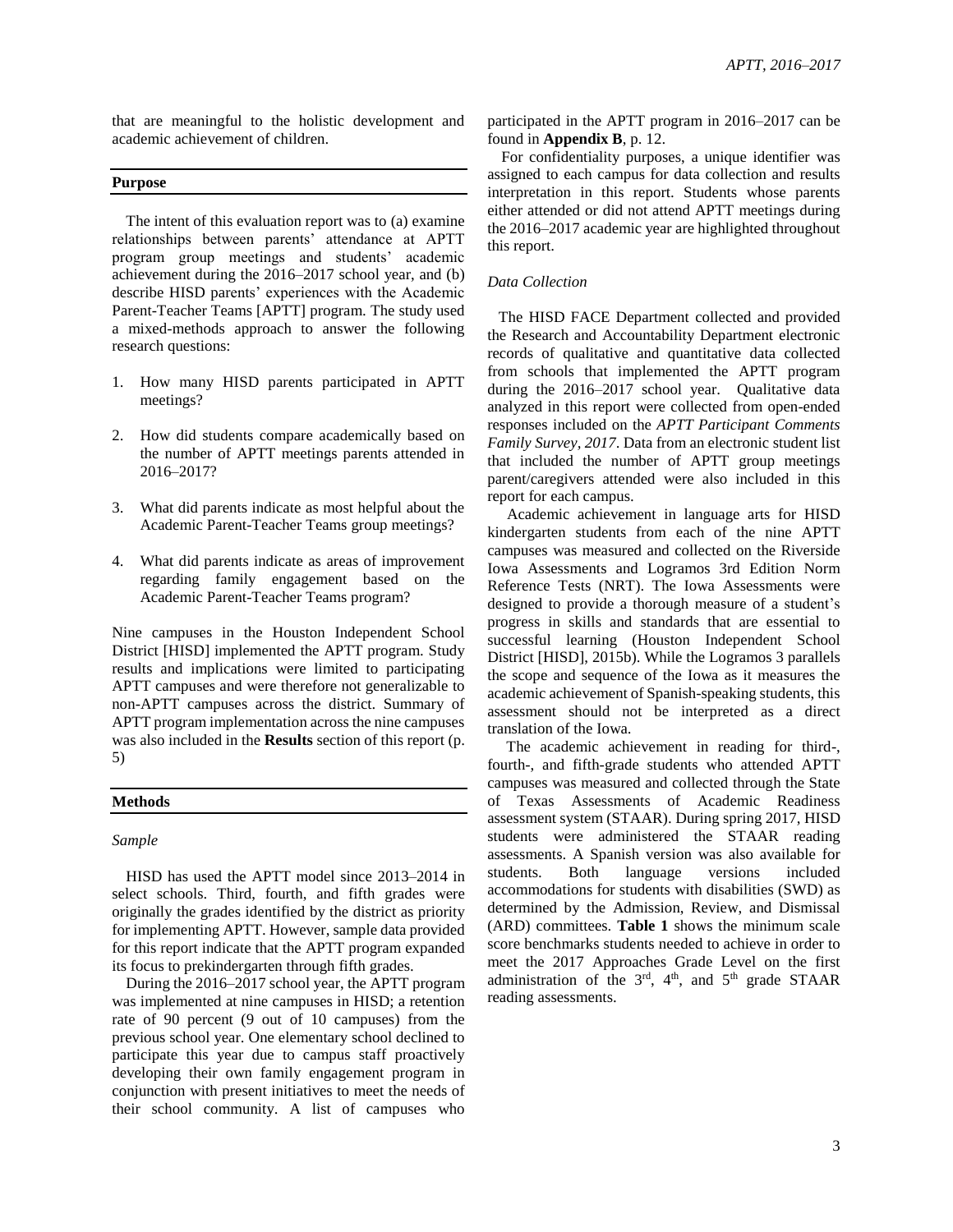| Table 1. Minimum benchmarks for the 2017 Approaches Grade Level<br>Standard on the STAAR reading assessments by grade level<br>and language version, 2016-2017 |                                                            |          |  |  |  |  |
|----------------------------------------------------------------------------------------------------------------------------------------------------------------|------------------------------------------------------------|----------|--|--|--|--|
| Grade                                                                                                                                                          | 2017 Approaches Grade Level<br><b>Standards benchmarks</b> |          |  |  |  |  |
|                                                                                                                                                                | English                                                    | Spanish  |  |  |  |  |
| Third                                                                                                                                                          | 1345                                                       | S-1318   |  |  |  |  |
| Fourth                                                                                                                                                         | 1434                                                       | $S-1413$ |  |  |  |  |
| Fifth                                                                                                                                                          | 1470<br>S-1461                                             |          |  |  |  |  |

Source. Texas Education Agency at http://tea.texas.gov/Student\_Testing\_and\_ Accountability/Testing/State\_of\_Texas\_Assessments\_of\_AcademicRe adiness\_(STAAR)/STAAR\_Raw\_Score\_Conversion\_Tables\_For\_2016 -2017/

#### *Data Analysis*

 Frequency analyses were used to determine parent attendance rates at APTT group meetings held at their child's respective campus during the 2016–2017 school year. APTT campuses typically hosted three meetings during the school year. Descriptive statistical analyses were used to examine associations between students' performance on the Iowa English Language Arts (ELA), Logramos 3 Language Arts (LA), and 2017 STAAR reading assessments to parent attendance at APTT group meetings, respectively. One-way analysis of variance (ANOVA) and post-hoc analyses were conducted to compare students' mean scale scores with respect to parent attendance categories to determine if any significant differences were present. Percentages were computed for third-, fourth-, and fifth-grade students to determine the portion of students who met the 2017 Approaches Grade Level standard on the 2017 STAAR reading assessments.

 Thematic analyses were conducted on the open-ended responses to the *APTT Participant Comments Family Survey, 2017*. Thematic analysis of the open-ended responses to the survey analyzed parents' perceptions about helpful elements of the APTT program, as well as captured their opinions about areas of improvement to enhance participating schools in HISD. Emerging themes from survey responses are also presented in the Results section of this report.

#### *Study Limitations*

- Because data collection at the campus-level was voluntary and not monitored, inconsistencies in information received from each school limited evaluation efforts of the three components of the APTT model.
- Not all of the prescribed activities indicated by WestEd for the APTT model were implemented. As such, this limited the researcher's ability to determine *how* and *why* the intervention may or may not have worked and the extent to which student outcomes can be improved (Carroll, Patterson, Wood, Booth,

Rick, & Balain, 2007). Due to concerns regarding implementation fidelity, causal inferences were not made for this report.

### **Implementation of the APTT program in HISD, 2016–2017**

#### *Component 1: Teacher Professional Development.*

 Services provided by WestEd included the provision of facilitators to work side-by-side with schools, district leaders, and teachers to develop capacity for effective APTT implementation (WestEd, 2017a). Because of funding redistributions, WestEd was not contracted asthe official vendor for HISD during 2016–2017. As such, participating APTT campuses implemented their own training programs to prepare teachers during the current report year. Because *Component 1* was not implemented in accordance with the WestED APTT model and insufficient data were available for all APTT schools, *Teacher Professional Development* was not evaluated for this report.

#### *Component 2: Individual Sessions*

A second component of the APTT program includes one individual family-teacher conference to be held during the school year. However, documentation of individual family-teacher conferences was voluntary at the campus level. Not all APTT campuses provided information regarding the number of families who attended individual sessions, or collected qualitative information about their experiences and perceptions regarding the individual session. As such, information related to *Individual Sessions* was not evaluated for this report.

#### *Component 3: Group Meetings*

Each school designated an APTT Champion who typically is a non-classroom based staff member (e.g., assistant principal, instructional specialist) to act as a liaison to assist teachers with parent recruitment and preparation for group meetings. Champions' expected duties included, but were not limited to, communicating with HISD FACE staff and ensuring all teachers were ready for APTT group meetings (e.g., help prepare slide presentations, display student data, student folders, etc.). Sufficient data were collected from each school regarding *Group Meetings.* As such, the association between parents' attendance at *Group Meetings* and students' achievement served as the focus of this report.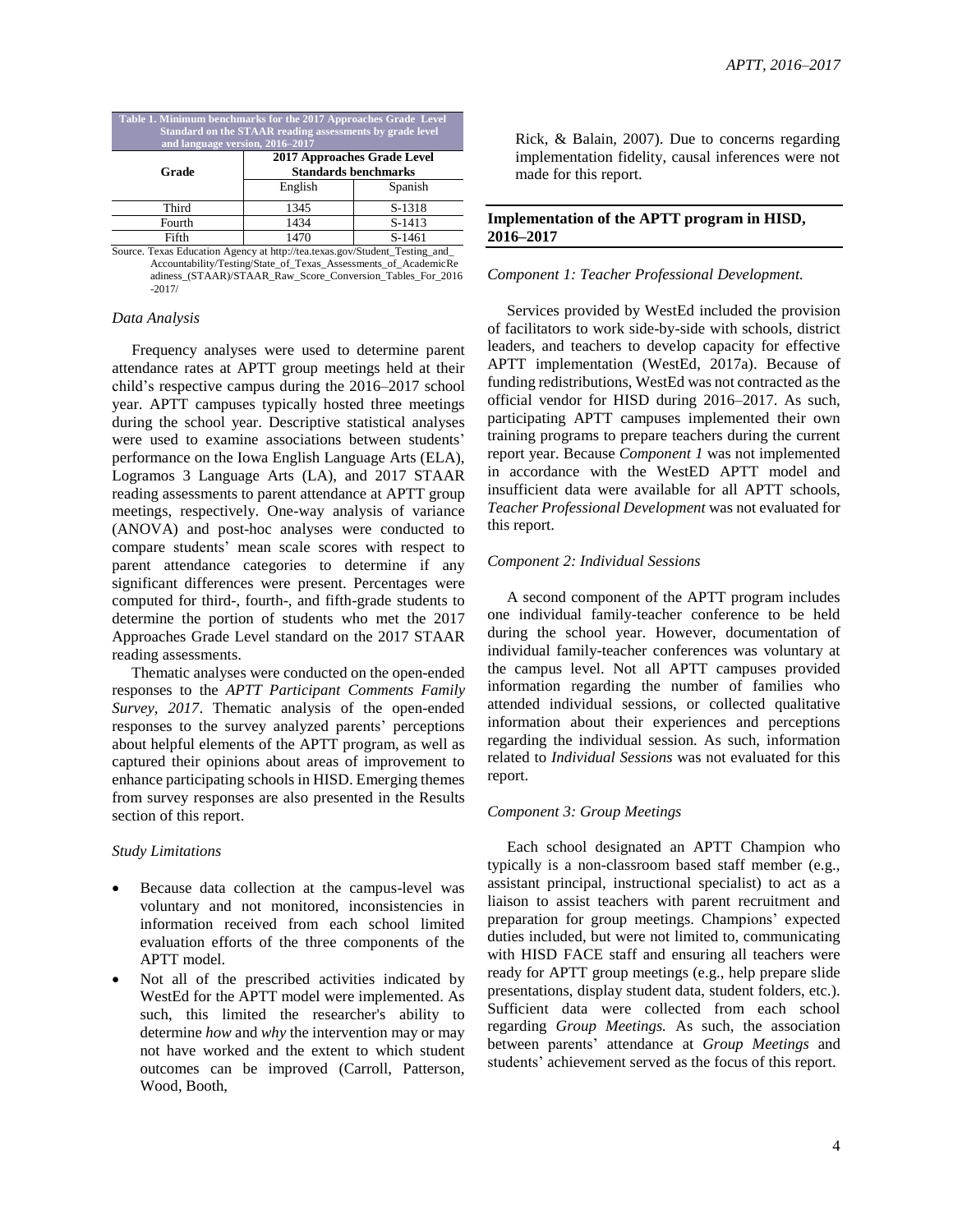## **Results**

#### *Parent attendance rates*

Data presented in **Table 2** show the percentage of parents and caregivers who attended zero to three APTT meeting(s). The electronic 2016–2017 APTT Campus Roster list contains 5,281 students enrolled in the nine APTT campuses in the Houston Independent School District. The majority of students who attended APTT campuses ( $n = 3,143$ ; 59.5 percent) had a parent who participated in at least one APTT meeting. School A had at least 90 percent of parents attend at least one meeting during the 2016–2017 school year (see Table 2). Exceptions to this observation include Schools B, D, and G, where parent attendance rates for at least one meeting were less than 50 percent. In contrast, the majority of parents whose children attended Schools A and E went to at least three group meetings during 2016–2017.

| Table 2. Attendance rates of parents at Academic Parent-Teacher Team |                 |          |         |          |          |  |  |
|----------------------------------------------------------------------|-----------------|----------|---------|----------|----------|--|--|
| meetings by campus and number of meetings, 2016–2017                 |                 |          |         |          |          |  |  |
| School                                                               | # of            |          |         |          | 3        |  |  |
|                                                                      | <b>Students</b> | Meetings | Meeting | Meetings | Meetings |  |  |
| All schools                                                          | 5.281           | 40.5     | 21.7    | 18.2     | 19.5     |  |  |
| School A                                                             | 641             | 9.0      | 17.2    | 26.2     | 47.6     |  |  |
| School B                                                             | 345             | 55.1     | 24.9    | 13.3     | 6.7      |  |  |
| School C                                                             | 1.349           | 33.1     | 22.5    | 18.3     | 26.2     |  |  |
| School D                                                             | 672             | 85.3     | 14.7    | 0.0      | 0.0      |  |  |
| School E                                                             | 138             | 23.9     | 21.0    | 21.7     | 33.3     |  |  |
| School F                                                             | 611             | 32.9     | 21.9    | 23.7     | 21.4     |  |  |
| School G                                                             | 465             | 55.1     | 18.9    | 12.0     | 14.0     |  |  |
| School H                                                             | 473             | 29.2     | 26.2    | 21.6     | 23.0     |  |  |
| <sup>1</sup> School I                                                | 587             | 41.4     | 29.8    | 28.8     |          |  |  |





**Table 3. One-way between groups Analysis of Variance (ANOVA) comparing kindergarten students' Iowa English language arts 12.13 mean scale scores by number of meetings parents attended, 2016–2017**

|                   | Sum of Squares | df  | Mean<br>Square | F   | Sig.    |
|-------------------|----------------|-----|----------------|-----|---------|
| Between<br>Groups | 715.2          | 3   | 238.4          | 4.0 | $.008*$ |
| Within<br>Groups  | 14732.4        | 249 | 59.2           |     |         |
| Total             | 15447.6        | 252 |                |     |         |

\*Statistical significance at the p < .01 level.

200.0

Mean

 Analysis of Variance (ANOVA) shown in **Table 3** which compared students' mean scale scores on the Iowa ELA assessments indicated there is a statistically significant difference at the  $p < .01$  level for the four parent attendance groups:  $F(3, 249) = 4.0$ ,  $p = 0.008$ .

Source. 2016–2017 APTT Campus Roster compiled list.

Note. <sup>1</sup> School I held only two APTT group meetings for parents in the current year. As such, an attendance rate could not be computed based on three meetings.

#### *Mean scale scores of kindergarten students on the Iowa Assessments and Logramos 3 Norm Reference Test*

 Results in **Figure 2** show that on average, students whose parents participated in APTT meetings had higher mean scale scores on the Iowa English Language arts (ELA) assessment than that of their peers whose parents did not attend the APTT meetings during 2016–2017  $(≥121.5 v. 120.9)$ . Students whose parents participated in APTT meetings also outperformed their peers whose parents did not attend meetings on the Logramos language arts (LA) assessments  $(≥164.4$  v. 159.2).

 Post-hoc comparisons using the Tukey HSD test shown in **Table 4** indicated that the mean scale score of students whose parents attended three meetings  $(M =$ 125.3,  $SD = 8.2$ ) was significantly different from other peers whose parents did not attend any APTT meetings  $(M = 120.9, SD = 6.2)$  and parents who only attended one meeting  $(M = 121.5, SD = 8.5)$ .

| English language arts mean scale scores by number of meetings<br>parents attended, 2016-2017 |                |                |            |            |      |
|----------------------------------------------------------------------------------------------|----------------|----------------|------------|------------|------|
|                                                                                              |                |                | Mean       |            |      |
|                                                                                              |                |                | Difference |            |      |
|                                                                                              | A <sup>1</sup> | B              | $(A-B)$    | Std. Error | Sig. |
| Tukey HSD                                                                                    | $\Omega$       |                | $-.599$    | 1.345      | .971 |
|                                                                                              |                | $\overline{c}$ | $-2.056$   | 1.480      | .508 |
|                                                                                              |                | 3              | $-4.399*$  | 1.432      | .013 |
|                                                                                              |                | $\theta$       | $-.599$    | 1.345      | .971 |
|                                                                                              |                | $\overline{c}$ | $-1.457$   | 1.345      | .700 |
|                                                                                              |                | 3              | $-3.800*$  | 1.291      | .019 |
|                                                                                              | $\overline{c}$ | $\theta$       | 2.056      | 1.480      | .508 |
|                                                                                              |                |                | 1.457      | 1.345      | .700 |
|                                                                                              |                | 3              | $-2.343$   | 1.432      | .360 |
|                                                                                              | 3              | $\Omega$       | 4.399*     | 1.432      | .013 |
|                                                                                              |                |                | 3.800*     | 1.291      | .019 |
|                                                                                              |                | $\mathfrak{D}$ | 2.343      | 1.432      | .360 |

 in column B from the number of meetings in column A. \*Statistical significance at the p < .05 level (overall).

Ī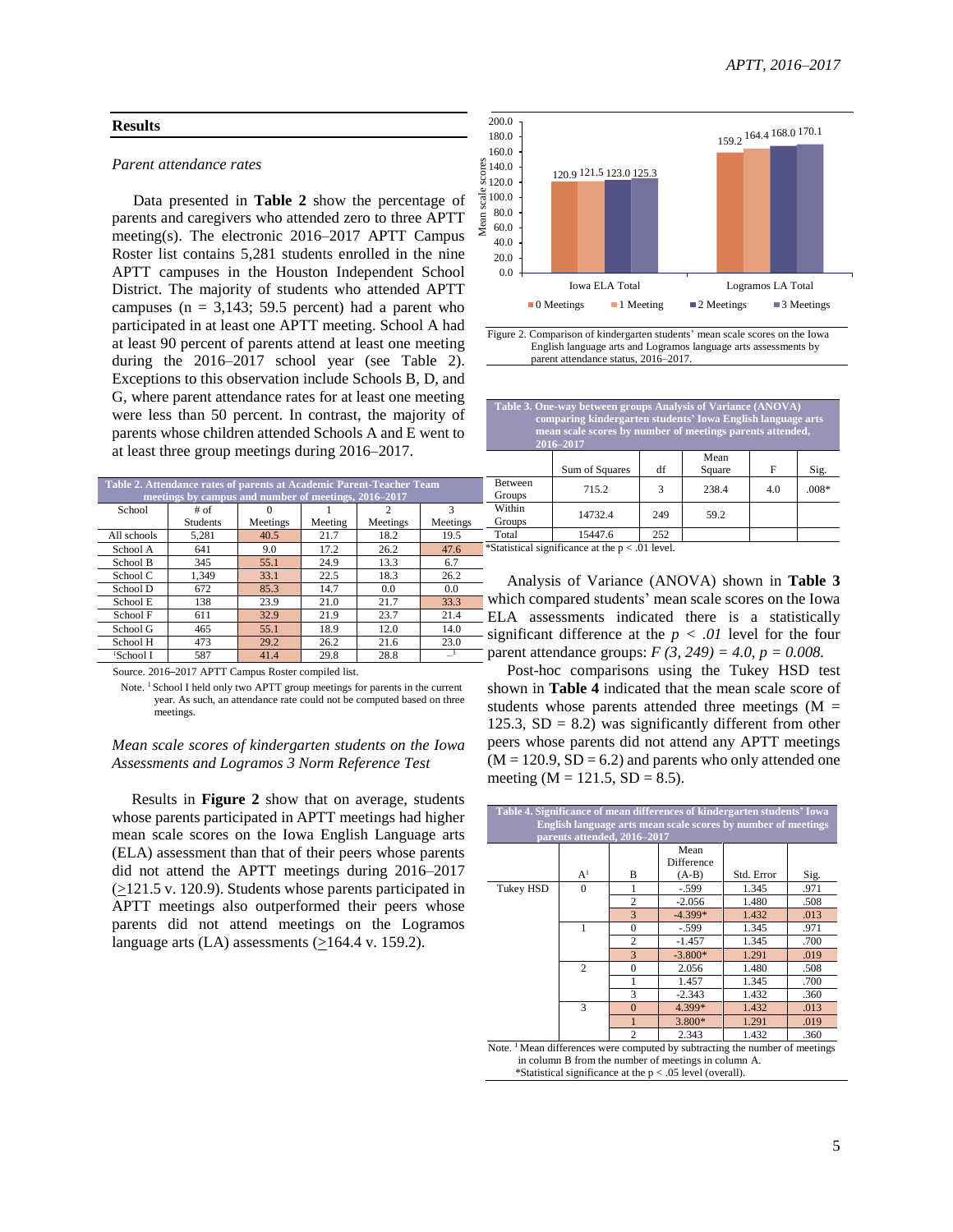Analysis of Variance (ANOVA) shown in **Table 5** which compared the students' mean scale scores on the Logramos LA assessments indicated there is a statistically significant difference at the  $p < .01$  level in mean scores by number of meetings attended: *F (3, 271)*  $= 5.6$ ,  $p = 0.001$ . Post-hoc comparisons using the Tukey HSD test shown in **Table 6** indicated that the mean score of students whose parents attended no meetings  $(M =$ 159.2,  $SD = 12.0$ ) was significantly different from that of their peers whose parents who attended two  $(M = 168.0,$  $SD = 15.5$ ) and three meetings (M = 170.1, SD = 17.1), respectively.

| Table 5. One-way between groups Analysis of Variance (ANOVA)<br>comparing kindergarten students' Logramos language arts<br>mean scale scores by number of meetings parents attended,<br>2016-2017 |                |     |                |     |         |  |  |
|---------------------------------------------------------------------------------------------------------------------------------------------------------------------------------------------------|----------------|-----|----------------|-----|---------|--|--|
|                                                                                                                                                                                                   | Sum of Squares | df  | Mean<br>Square | F   | Sig.    |  |  |
| <b>Between</b><br>Groups                                                                                                                                                                          | 3921.1         | 3   | 1307.0         | 5.6 | $.001*$ |  |  |
| Within<br>Groups                                                                                                                                                                                  | 63125.8        | 271 | 232.9          |     |         |  |  |
| Total                                                                                                                                                                                             | 67046.9        | 274 |                |     |         |  |  |

\*Statistical significance at the  $p < .01$  level.

|                                                                                         | meetings parents attended, 2016-2017 |                |                           |            |      |  |  |
|-----------------------------------------------------------------------------------------|--------------------------------------|----------------|---------------------------|------------|------|--|--|
|                                                                                         |                                      |                | Mean<br><b>Difference</b> |            |      |  |  |
|                                                                                         | $A^1$                                | B              | $(A-B)$                   | Std. Error | Sig. |  |  |
| Tukey HSD                                                                               | $\Omega$                             | 1              | $-5.217$                  | 3.100      | .335 |  |  |
|                                                                                         |                                      | $\overline{2}$ | $-8.828*$                 | 3.139      | .027 |  |  |
|                                                                                         |                                      | 3              | $-10.893*$                | 2.838      | .001 |  |  |
|                                                                                         | 1                                    | $\Omega$       | 5.217                     | 3.100      | .335 |  |  |
|                                                                                         |                                      | $\overline{c}$ | $-3.611$                  | 2.743      | .553 |  |  |
|                                                                                         |                                      | 3              | $-5.676$                  | 2.392      | .085 |  |  |
|                                                                                         | $\overline{c}$                       | $\Omega$       | 8.828*                    | 3.139      | .027 |  |  |
|                                                                                         |                                      |                | 3.611                     | 2.743      | .553 |  |  |
|                                                                                         |                                      | 3              | $-2.065$                  | 2.442      | .833 |  |  |
|                                                                                         | 3                                    | $\Omega$       | 10.893*                   | 2.838      | .001 |  |  |
|                                                                                         |                                      |                | 5.676                     | 2.392      | .085 |  |  |
| 2.442<br>2.065<br>.833                                                                  |                                      |                |                           |            |      |  |  |
| Note. <sup>1</sup> Mean differences were computed by subtracting the number of meetings |                                      |                |                           |            |      |  |  |

#### *Mean scale scores of third-, fourth-, and fifth- grade students on the STAAR reading assessments*

 **Figure 3** to **Figure 5** show comparisons of HISD students' academic achievement on the 2017 STAAR 3rd, 4<sup>th</sup>, and 5<sup>th</sup> grade reading assessments. Comparisons of mean scale scores achieved on the STAAR assessments were analyzed with respect to the number of APTT group meetings parents attended during the 2016–2017 school year, as well as language version of the assessment.



 Results in Figure 3 show that based on mean scale scores, third-grade students whose parents attended at least two APTT group meetings outperformed their peers whose parents did not on the 2017 STAAR English reading assessment. Third-grade students who took the Spanish version of the assessment experienced a decrease in academic achievement based on mean scale score comparisons between students of parents who attended zero meetings  $(M = S-1362)$  and three APTT group meetings ( $M = S-1356$ ). Third-grade students who were administered the English version of the test had higher academic achievement when parents attended three meetings. In contrast, students who took the Spanish version of the test had higher academic achievement when parents attended two meetings.



 Results in **Figure 4** show that based on mean scale scores, fourth-grade students whose parents attended at least two APTT group meetings outperformed their peers whose parents did not attend the APTT meetings on the 2017 STAAR English and Spanish reading assessments. Fourth-grade students who were administered the English version of the test had higher academic achievement when parents attended three APTT group meetings, while students who took the Spanish version of the test had higher academic achievement when parents attended two meetings.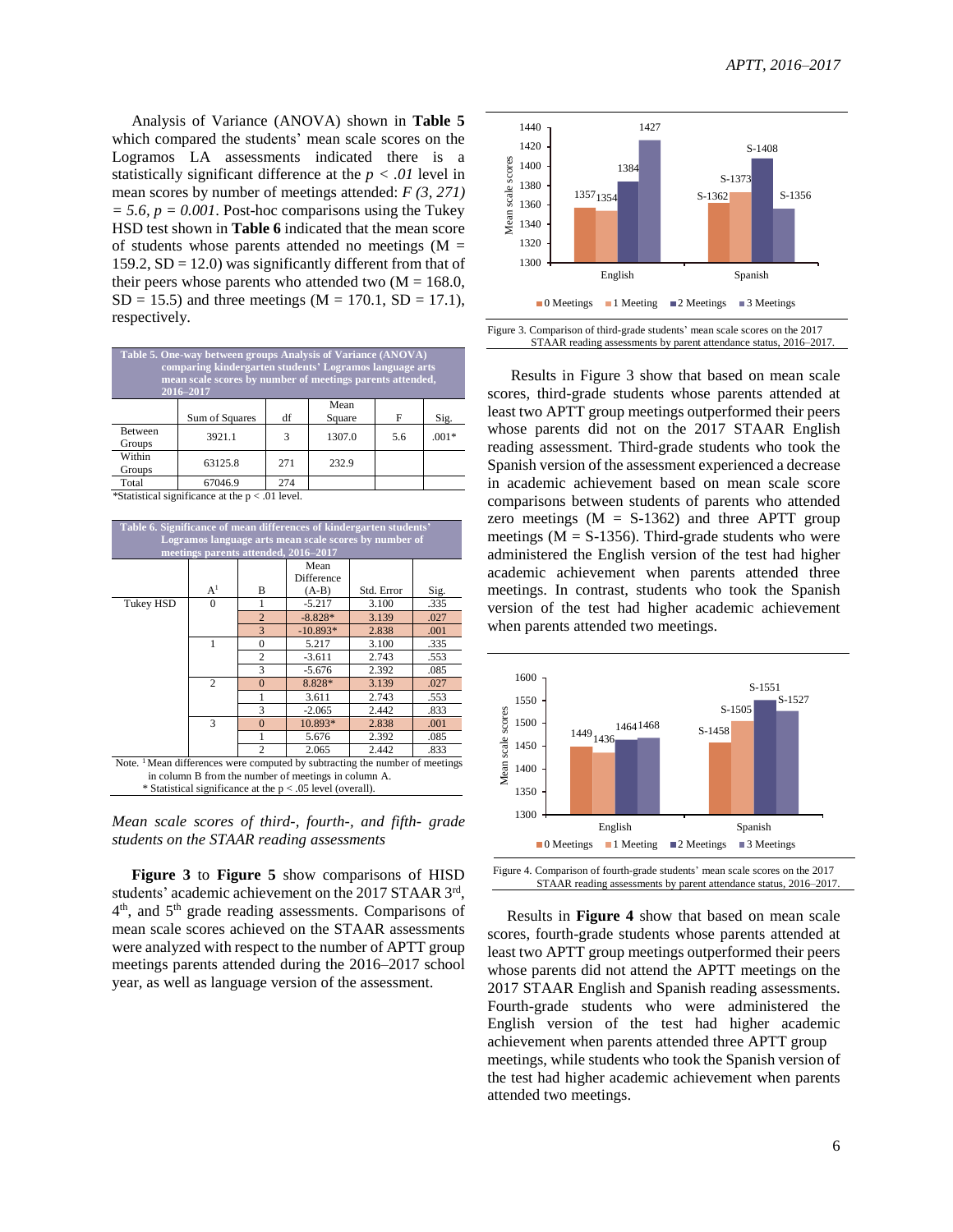Results in Figure 5 show that on average, students whose parents participated in three APTT meetings had higher mean scale scores on the fifth-grade 2017 STAAR reading assessments than that of their peers whose parents/caregivers did not attend any APTT meeting (1497 v. 1531). The fifth-grade students of parents who did not attend any APTT group meetings during 2016– 2017 school year either obtained similar performance or higher performance on the STAAR reading assessments than students whose parents attended two and one meeting(s), respectively.



 Analysis of Variance (ANOVA) was conducted for 3<sup>rd</sup> through 5<sup>th</sup> grade students to determine if there were significant differences in their mean scale scores based on parent attendance at APTT group meetings. Language version of assessments was also taken into account for these analyses. Analyses indicated that among students who were administered the 2017 STAAR reading assessments, a significant difference was observe among third-grade students who took the STAAR English reading assessment at the  $p < .01$ :  $F(3, 444) = 4.4$ ,  $p =$ *0.005* (see **Table 7**). Post-hoc comparisons using the Tukey HSD test shown in **Table 8** indicated that the mean score for parents who attended three meetings (M  $= 1427$ , SD  $= 159.2$ ) was significantly different from parents who did not attend any APTT meetings  $(M =$ 1357,  $SD = 158.5$ ) and parents who only attended one meeting ( $M = 1354$ ,  $SD = 132.6$ ). No further significant difference in achievement was observed among fourth and fifth graders.

| Table 7. One-way between groups Analysis of Variance (ANOVA)<br>comparing third-grade students' 2017 STAAR English reading<br>mean scale scores by number of meetings parents attended,<br>2016-2017 |                |     |                |       |         |  |
|------------------------------------------------------------------------------------------------------------------------------------------------------------------------------------------------------|----------------|-----|----------------|-------|---------|--|
|                                                                                                                                                                                                      | Sum of Squares | df  | Mean<br>Square | F     | Sig.    |  |
| <b>Between</b><br>Groups                                                                                                                                                                             | 306028.7       | 3   | 102009.6       | 4.371 | $.005*$ |  |
| Within<br>Groups                                                                                                                                                                                     | 10291141.2     | 441 | 23335.9        |       |         |  |
| Total                                                                                                                                                                                                | 10597169.9     | 444 |                |       |         |  |

| Table 8. Significance of mean differences of third-grade students'<br><b>STAAR English reading mean scale scores by number of</b><br>meetings parents attended, 2016–2017 |                |                |                               |            |      |  |
|---------------------------------------------------------------------------------------------------------------------------------------------------------------------------|----------------|----------------|-------------------------------|------------|------|--|
|                                                                                                                                                                           | A <sup>1</sup> | B              | Mean<br>Difference<br>$(A-B)$ | Std. Error | Sig. |  |
| Tukey HSD                                                                                                                                                                 | $\Omega$       |                | 3.085                         | 18.048     | .998 |  |
|                                                                                                                                                                           |                | $\overline{2}$ | $-27.390$                     | 20.995     | .560 |  |
|                                                                                                                                                                           |                | 3              | $-70.041*$                    | 21.408     | .006 |  |
|                                                                                                                                                                           |                | $\theta$       | 3.085                         | 18.048     | .998 |  |
|                                                                                                                                                                           |                | $\overline{c}$ | $-30.475$                     | 22.522     | .530 |  |
|                                                                                                                                                                           |                | 3              | $-73.126*$                    | 22.908     | .008 |  |
|                                                                                                                                                                           | $\overline{2}$ | $\mathbf{0}$   | 27.390                        | 20.995     | .560 |  |
|                                                                                                                                                                           |                |                | 30.475                        | 22.522     | .530 |  |
|                                                                                                                                                                           |                | 3              | $-42.651$                     | 25.295     | .332 |  |
|                                                                                                                                                                           | 3              | $\Omega$       | 70.041*                       | 21.408     | .006 |  |
|                                                                                                                                                                           |                | 1              | 73.126*                       | 22.908     | .008 |  |
|                                                                                                                                                                           |                | $\overline{c}$ | 42.651                        | 25.295     | .332 |  |
| Note. $\frac{1}{1}$ Mean differences were computed by subtracting the number of meetings                                                                                  |                |                |                               |            |      |  |

 in column B from the number of meetings in column A. \* Statistical significance at the p < .01 level (overall).

*Percent of third-, fourth- and fifth-grade students who met 2017 Approaches Grade Level standards on the STAAR reading assessments*

 **Figure 6** through **Figure 8** show comparisons of the passing rates of students who met the 2017 Approaches Grade Level standard on the third- through fifth-grade 2017 STAAR reading assessments. Passing rates were measured in percentages. Percentages combine the outcomes from the English and Spanish language versions of the STAAR reading assessment. **Table 9** (p. 8) presents the gap analyses that were conducted to determine percentage-point differences between students whose parents attended either three or zero APTT meetings during 2016–2017 for each campus. Data for School I was not available.

 Results in Figure 6 (p. 8) show that third-grade students whose parents attended three meetings (72%) met the 2017 Approaches Grade Level standard on the STAAR reading assessment at a higher rate than their peers whose parents attended two or less meetings. The passing rates for third-grade students whose parents attended three APTT meetings exceeded students whose parents did not attend any meetings by seventeen percentage points (see Table 9, p. 8).

**Figure** 7 (p. 8) shows results for fourth-grade HISD students enrolled at an APTT campus. Results indicate that fourth-grade students whose parents attended at least two meetings (two meetings, 62%; three meetings, 61%) met the 2017 Approaches Grade Level standard on the STAAR reading assessment at a higher rate than their peers who attended < 1 meeting. The passing rates for fourth-grade students whose parents attended three APTT meetings exceeded students whose parents did not attend any meetings by six percentage points (see Table 9, p. 8).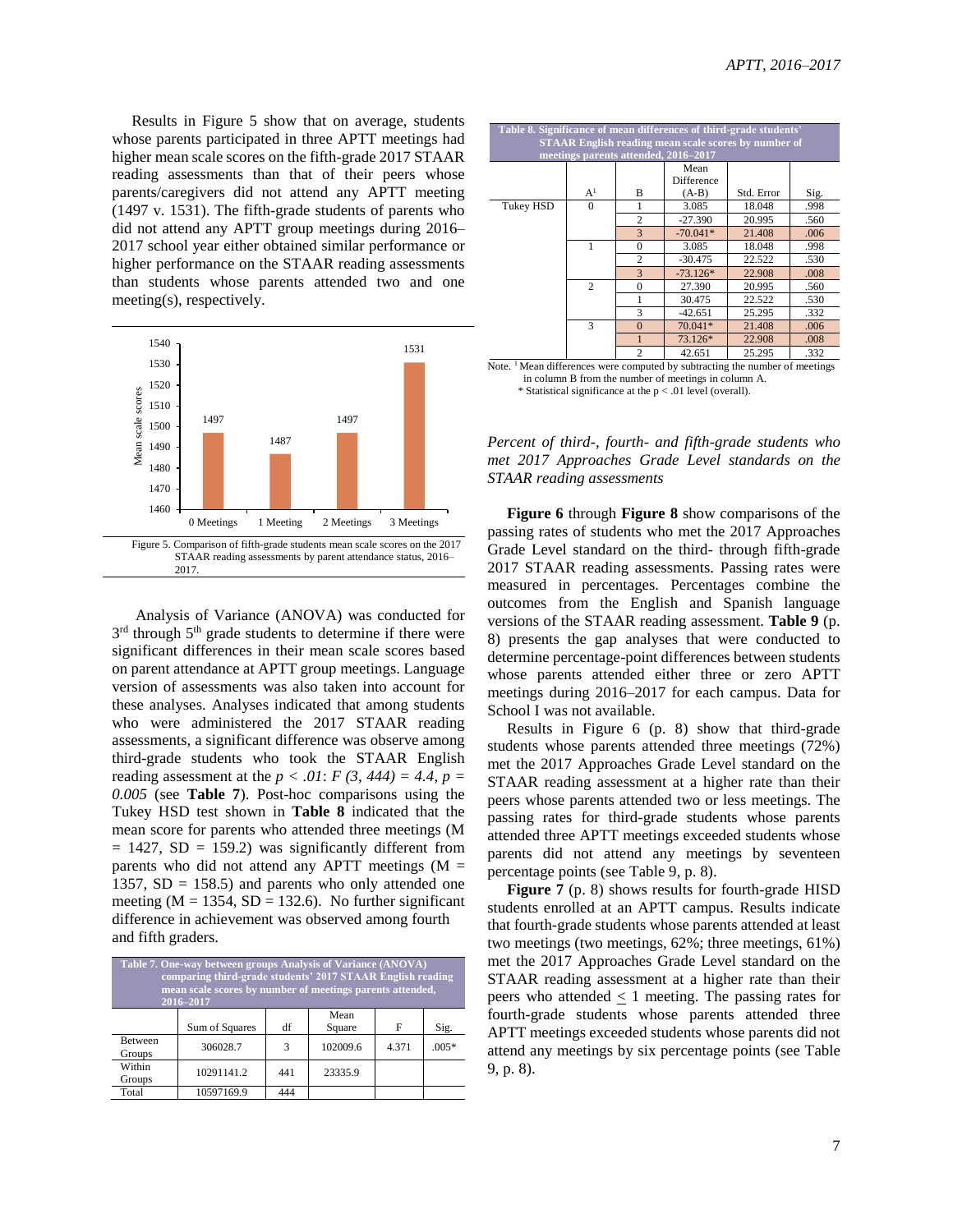



Ī







Figure 7. Percentage of fourth-grade students at APTT schools who met the 2017 STAAR reading Approaches Grade Level Standards by parent attendance status, 2016–2017 (English and Spanish combined).

 Results shown in Figure 8 indicate that fifth-grade students whose parents attended at least two meetings (two meetings, 81%; three meetings, 72%) met the 2017 Approaches Grade Level standard on the STAAR reading assessment at a higher proportion than their peers who attended  $\leq$  1 meeting. The passing rates for fifthgrade students whose parents attended three APTT meetings exceeded students whose parents did not attend any meetings by six percentage points (see Table 9).

 Results in Table 9 show that the achievement gap for the 2017 Approaches Grade Level standard on the STAAR reading assessment was in favor of 3rd through 5<sup>th</sup> grade students whose parents attended three APTT group meetings versus students whose parents did not attend any meetings in 2016–2017. The gap was the widest for third grade students  $(+17)$  percentage points), decreasing by the time they reached  $4<sup>th</sup>$  and  $5<sup>th</sup>$  grades (6) percentage points each).

| Table 9. Attendance of parents at Academic Parent-Teacher Team<br>meetings by campus, 2016–2017 (English and Spanish combined) |                            |                                                                    |                 |                                |  |  |
|--------------------------------------------------------------------------------------------------------------------------------|----------------------------|--------------------------------------------------------------------|-----------------|--------------------------------|--|--|
|                                                                                                                                |                            | <b>2017 STAAR Reading</b><br>% met Approaches Grade Level Standard |                 |                                |  |  |
| <b>Grade</b> level                                                                                                             | # of<br>students<br>tested | <b>Meetings</b>                                                    | <b>Meetings</b> | Percentage<br><b>Point Gap</b> |  |  |
| Third grade                                                                                                                    | 706                        | 55                                                                 | 72              | $+17$                          |  |  |
| Fourth grade                                                                                                                   | 631                        | 55                                                                 | 61              | $+6$                           |  |  |
| Fifth grade                                                                                                                    | 591                        | 66                                                                 | 72              |                                |  |  |

*Elements of the APTT group meetings that parents and caregivers identified as most helpful*

 Seven of the nine APTT schools collected parents' and caregivers' feedback regarding elements they identified as most helpful in the group meetings. Similar to findings presented in the *Title I, Part A Parent Involvement, 2015–2016* report, (2016, p. 9), data collected from 446 responses to the voluntary *APTT Participant Comments Family Survey, 2017* primarily indicated that parents felt the APTT meetings helped them to understand their *child's progress* and learn about *strategies and techniques to help their child at home.* Other elements of the APTT group meetings that were less reported included parents' *awareness of the curriculum* and *grade-level expectations* for their child. Additionally, parents and caregivers also indicated that understanding their child's: (a) learning style(s), (b) behavior and conduct, and (c) the learning experiences they have in the classroom were also helpful to supporting them at home. Parents commented on the free childcare and snacks that were provided to their kids so that they could attend the group meetings, as well as expressed their appreciation for the teachers' efforts at the APTT group meetings.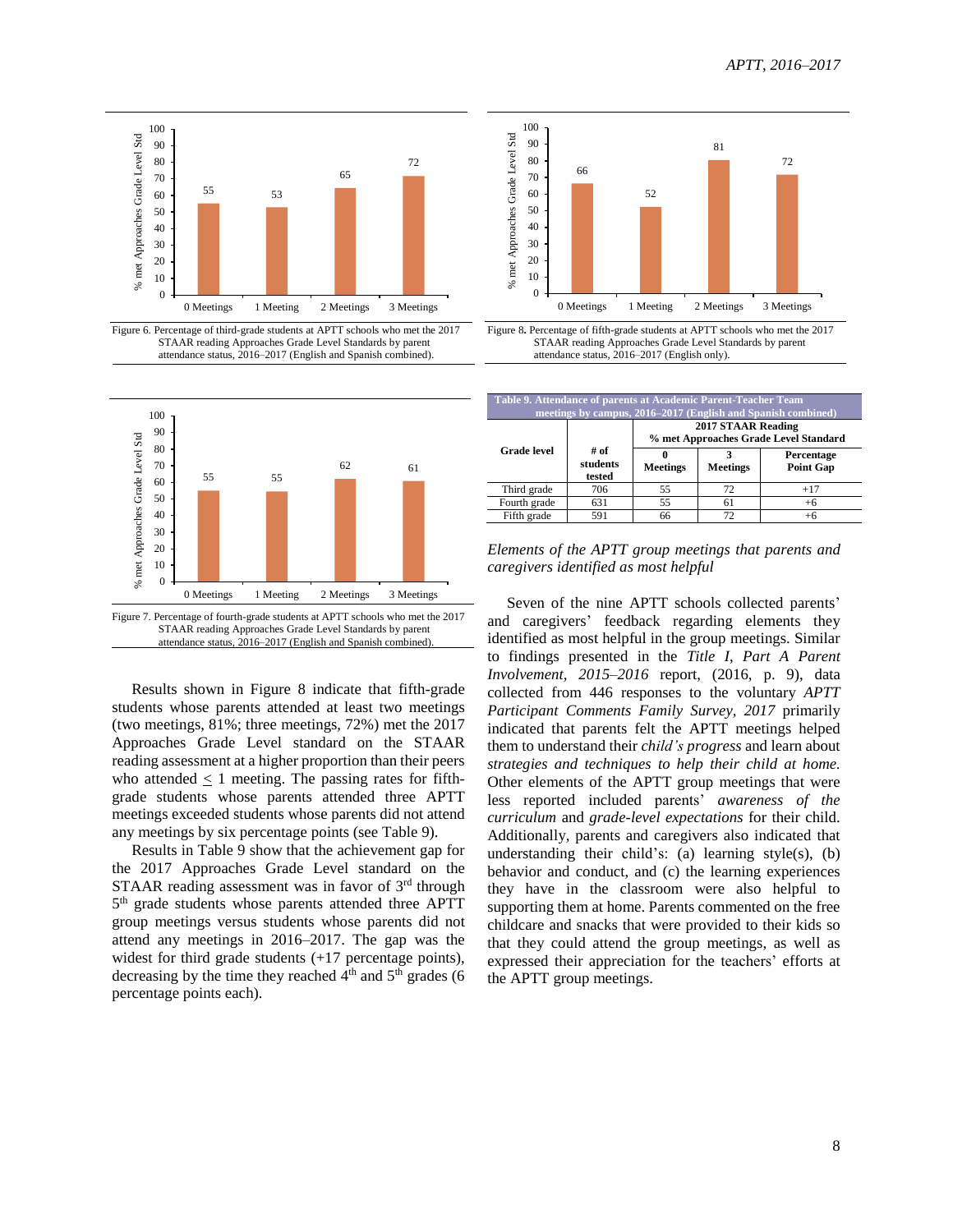*Elements of the APTT group meeting that parents and caregivers identified as in need of improvement in relation to family engagement*

Thematic analysis of parent and caregiver responses (n= 303) that focused on areas of need for improvement relative to family engagement resulted in the emergence of three main categories: (1) *parent and family engagement*, (2) *APTT group meetings*, and (3) *supportive learning materials*. Improvements in *parent and family engagement* centered on responders' perspectives that parents need to take more responsibility for supporting their child's learning at home. 'Spend more time with them and being dedicated', 'Helping my [child] with homework', and 'More practice as a family, so my [child] can learn more' are a few comments that reflect the general sentiment regarding *parent and family engagement*.

 Recommendations made by responders regarding *APTT group meetings* specifically indicated the need for the program to: (a) increase parental awareness about the program and attendance rates at meetings, (b) increase the number of meetings held throughout the year, (c) change the time APTT meetings are held. Increasing the number of meetings per year was also linked to receiving timely communication and updates about their child's progress at school. Regarding content and format of group meetings, responses typically indicated that parents and caregivers were pleased with the *APTT group meetings*.

 *Supportive learning materials* was also a need to be met at APTT schools. Specifically, parents indicated the need for materials, activities, and books to be sent home that support learning at school. Similar comments indicated that these needs existed at the classroom level and school level at some APTT campuses.

 Other recommendations for family engagement that were made included *providing online demonstrations of learning techniques and strategies to support learning at home*, *providing an interpreter at the meetings*, and *improving the relationships among teachers, parents, and students*.

#### **Conclusions**

 The purpose of this study was to examine relationships among parents' attendance at Academic Parent Teacher Teams group meetings and students' academic achievement during the 2016–2017 school year. Over the past three years, implementation of the APTT program has expanded to target HISD students enrolled in prekindergarten through fifth grades. Because insufficient information was available in the areas of *Teachers Professional Development* and *Individual Sessions* for all nine participating HISD schools, examining the association between parents' attendance at *Group Meetings* and students' achievement served as the focus of this report.

The 2016–2017 implementation of APTT group meetings indicated that a significant, positive association may exist between the number of group meetings parents and caregivers attended and young children's academic achievement in language arts on the Iowa Assessments and Logramos 3 tests. These data support areas outlined in Sheridan et al. (2011) and Epstein's (2002) models that indicate *participation in child's learning and literacy*, *learning at home*, and *collaborating with the community* are key dimensions in parent involvement.

Third- and fourth-grade students whose parents attended two APTT group meetings were more likely than their peers whose parents attended zero or one meeting to meet the Approaches Grade Level standards on the 2017 STAAR reading assessments. Decreases in mean scale scores on the Spanish version of the STAAR for students of parents who attended two and three meetings, respectively, may indicate a decrease in available resources to support the facilitation of the third group meeting. Ensuring that teachers receive sufficient training to conduct the third group meeting will be a focus of the FACE department for the 2017–2018 school year. Further evidence is needed to determine if these trends will persist in the next school year.

Significant differences among mean scale scores occurred among third graders who were administered the 2017 STAAR English reading assessment. Results imply that parents who attended meetings in previous years, may have felt they had acquired enough strategies to support their child's learning by the time they entered fourth and fifth grades. Differences in analytic methods may also account for the divergence in significance between findings presented in the current and reports written in previous years. However, because of limitations posed on implementation fidelity of the APTT model, sufficient information was not available to determine the effect this model had on the academic outcomes of HISD students who attended participating schools. As such, causal models were not used for this study.

Qualitative analysis indicated congruence between parents' experiences at the APTT group meetings, and target areas of the model specific to communicating *foundational skills and data* and providing *homelearning activities* to support learners at home. Responders who identified parents taking on more responsibility for their child's learning at home was also observed as a positive outcome for the program. Increased awareness and availability of the program at respective campuses continues to be an ongoing need identified by parents. District and school staff should also focus on making sure that they provide parents and students learning materials from both APTT group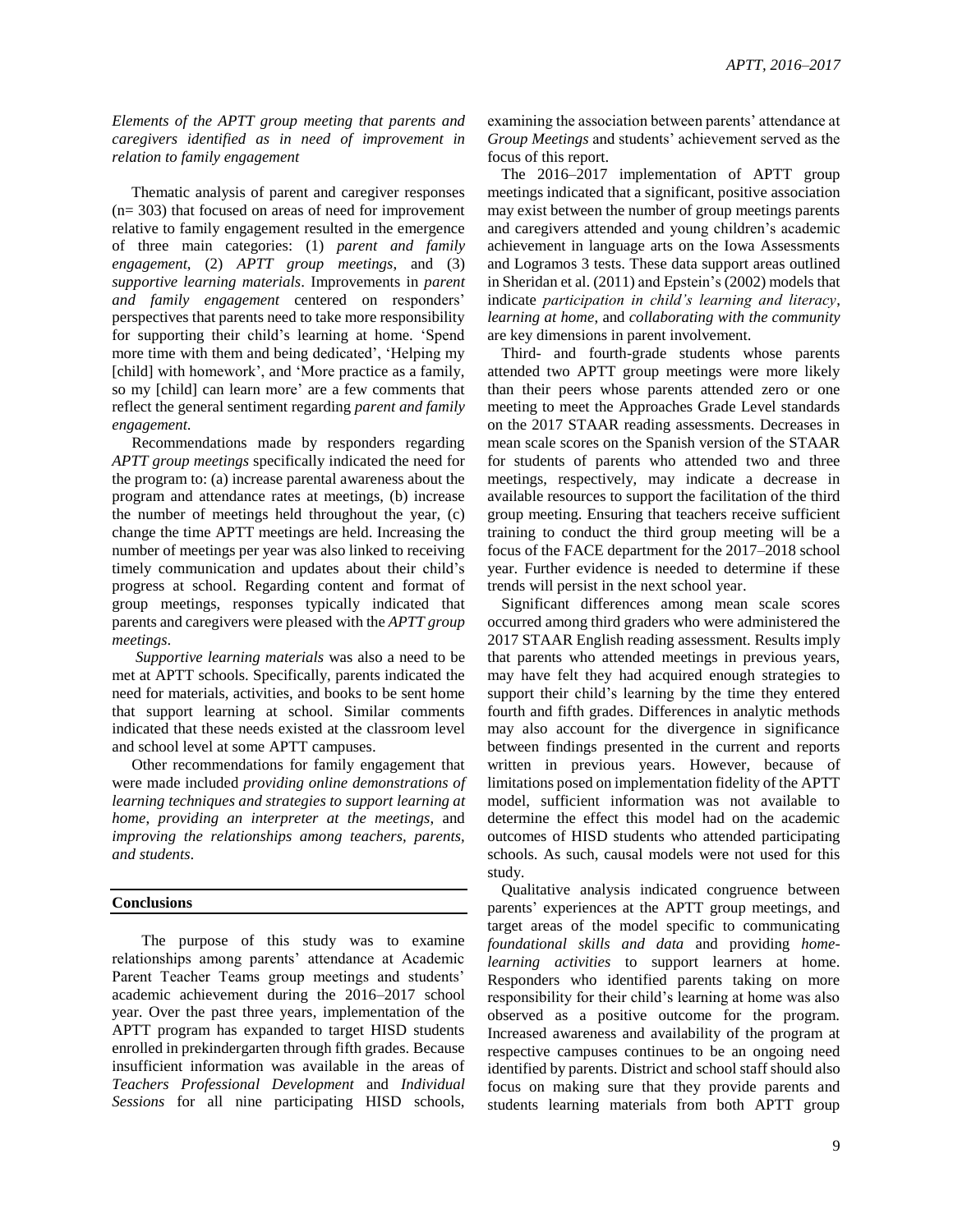meetings and classes to ensure children have equitable access to resources to support their learning once they leave the school environment.

#### **References**

- Carroll, C., Patterson, M., Wood, S., Booth, A., Rick, J., & Balain, S. (2007). A conceptual framework for implementation fidelity*. Implementation Science : IS, 2(*40), 1-9. doi:10.1186/1748-5908-2-40
- Comer, J. P. (1995). *School power: Implications of an intervention project*. New York, NY: Free Press, Collier MacMillian.
- Epstein, J. L., & Sanders, M. G. (2002). *Family, school, and community parnerships*. In D. L. Levinson, P. W. Cookson, Jr., & A. R. Sadonvnik (Eds.), Education and sociology: An encyclopedia (pp. 525-532). New York, NY: Routledge Falmer.
- Fan, X. & Chen, M. (2001). Parental involvement and students' academic achievement: A meta-analysis, *13*(1), 1–23.
- Hill, N. E., Castellino, D. R., Lansford, J. E., Nowlin, P., Dodge, K. A., Bates, J. E., & Pettit, G. S. (2004). Parent academic involvement as related to school behavior, achievement, and aspirations: demographic variations across adolescence. *Child Development*, *75*(5), 1491– 509.
- Houston Independent School District. (2016). *Title I, Part A Parent Involvement, 2015–2016.* Retrieved from http://www.houstonisd.org/cms/lib2/TX01001591/Cen tricity/domain/8269/pe\_federaltitleprograms/Title%20 I%20Parent%20Involvement%20Report%202015- 2016\_Final.pdf
- Houston Independent School District. (2015a). Academic Parent-Teacher Teams (APTT): How did the new parent-involvement model impact student achievement in HISD? Retrieved from http://www.houstonisd.org/cms/lib2/TX01001591/Cen tricity/domain/8269/pe\_districtprograms/2015\_APTT \_%20Report.pdf
- Houston Independent School District. (2015b). District and school Iowa and Logramos 3 performance report for grades 1-8. Retrieved from http://www.houstonisd.org/site/handlers/filedownload. ashx?moduleinstanceid=190469&dataid=150329&Fil eName=1\_FINAL\_2015 Iowa-Logramos Report\_Sep tember 2015\_w correct Leland YMCPA.pdf
- Jeynes, W. H. (2005). A Meta-Analysis of the Relation of Parental Involvement to Urban Elementary School Student Academic Achievement. *Urban Education*, *40*(3), 237–269.
- Korfmacher, J., Green, B., Staerkel, F., Peterson, C., Cook, G., Roggman, L., Faldowski, R.A., Schiffman, R. (2008). Parent involvement in early childhood home

visiting. *Child and Youth Care Forum*, *37*(4), 171-196. DOI: 10.1007/s10566-008-9057-3

- No Child Left Behind Act of 2001, Pub. L. No. 107-110, 115 Stat. 1425 (2002). Retrieved July 20, 2015, from http://www2.ed.gov/policy/elsec/leg/esea02/107- 110.pdf
- Sheridan, S. M., Knoche, L. L., Kupzyk, K. A., Edwards, C. P., & Marvin, C. A. (2011). A Randomized Trial Examining the Effects of Parent Engagement on Early Language and Literacy: The Getting Ready Intervention. *Journal of School Psychology*, *49*(3), 361–383. http://doi.org/10.1016/j.jsp.2011.03.001
- Texas Education Agency, Region 16 Education Service Center. (n.d.) An administrator's guide to ESSA-Every Student Succeeds Act-parent and family engagement. Retrieved from http://www.esc16.net/upload/page/ 0351/images/Administrator%20Guide.pdf
- WestEd. (2017a). *What is APTT?* WestEd. Retrieved from https://www.wested.org/wp-content/uploads/201 7/03/services-appt-brochure.pdf
- WestEd. (2017b). *Why is family engagement important to school improvement and student achievement?* WestEd. Retrieved from https://www.wested.org/

For additional information, contact the HISD Department of Research and Accountability at 713-556-6700 or email: research@houstonisd.org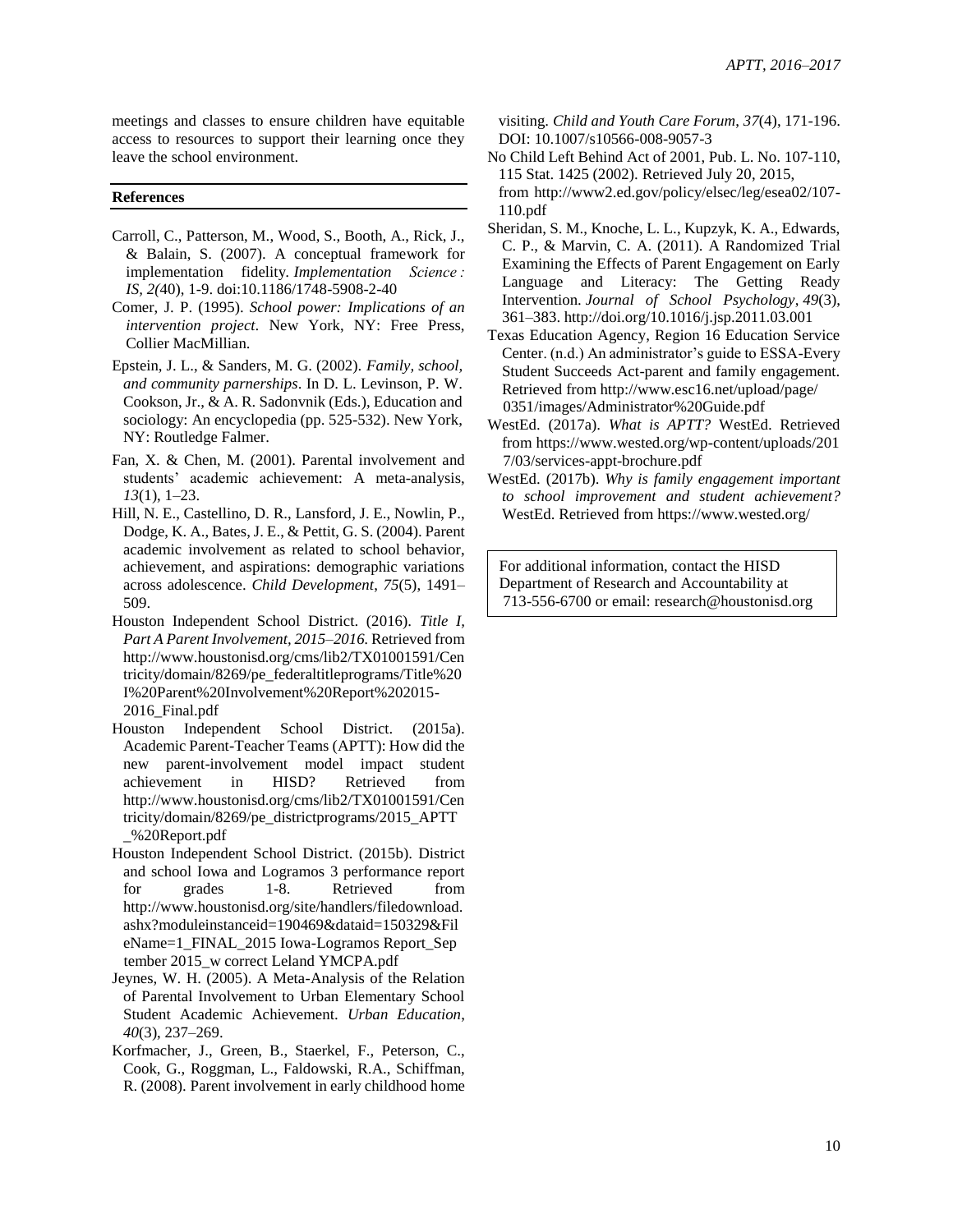### **Appendix A**

### THE KEYS TO SUCCESSFUL **SCHOOL, FAMILY, AND COMMUNITY PARTNERSHIPS**

Epstein's Six Types of Involvement

in understanding families.













#### **Communicating:**

**Parenting:** 

Communicate with families about school programs and student progress through effective school-to-home and home-to-school communications.

Assist families in understanding child and adolescent development and in setting home conditions that support

children as students at each grade level. Assist schools

#### **Volunteering:**

Improve recruitment, training, and schedules to involve families as volunteers and audiences at the school and in other locations to support students and school programs.

#### **Learning at Home:**

Involve families with their children in learning at home, including homework, other curriculum-related activities, and individual course and program decisions.

#### **Decision Making:**

Include families as participants in school decisions, governance, and advocacy through the PTA/PTO, school councils, committees, action teams, and other parent organizations.

#### **Collaborating With the Community:**

Coordinate community resources and services for students, families, and the school with businesses, agencies, and other groups, and provide services to the community.

School, Family, and Community Partnerships, Third Edition, by J. L. Epstein et al. @ 2009 by Corwin Press. Reproduction authorized only for the local school site or nonprofit organization that has purchased this book

Source. *Adapted from Title I, Part A Parent and Family Engagement Handbook: A comprehensive guide to implementing an effective Title I, Part A Parent and Family Engagement Program* (Texas Education Agency, 2017). http://www.esc16.net/upload/pages /0351/Handbook%20Complete.pdf